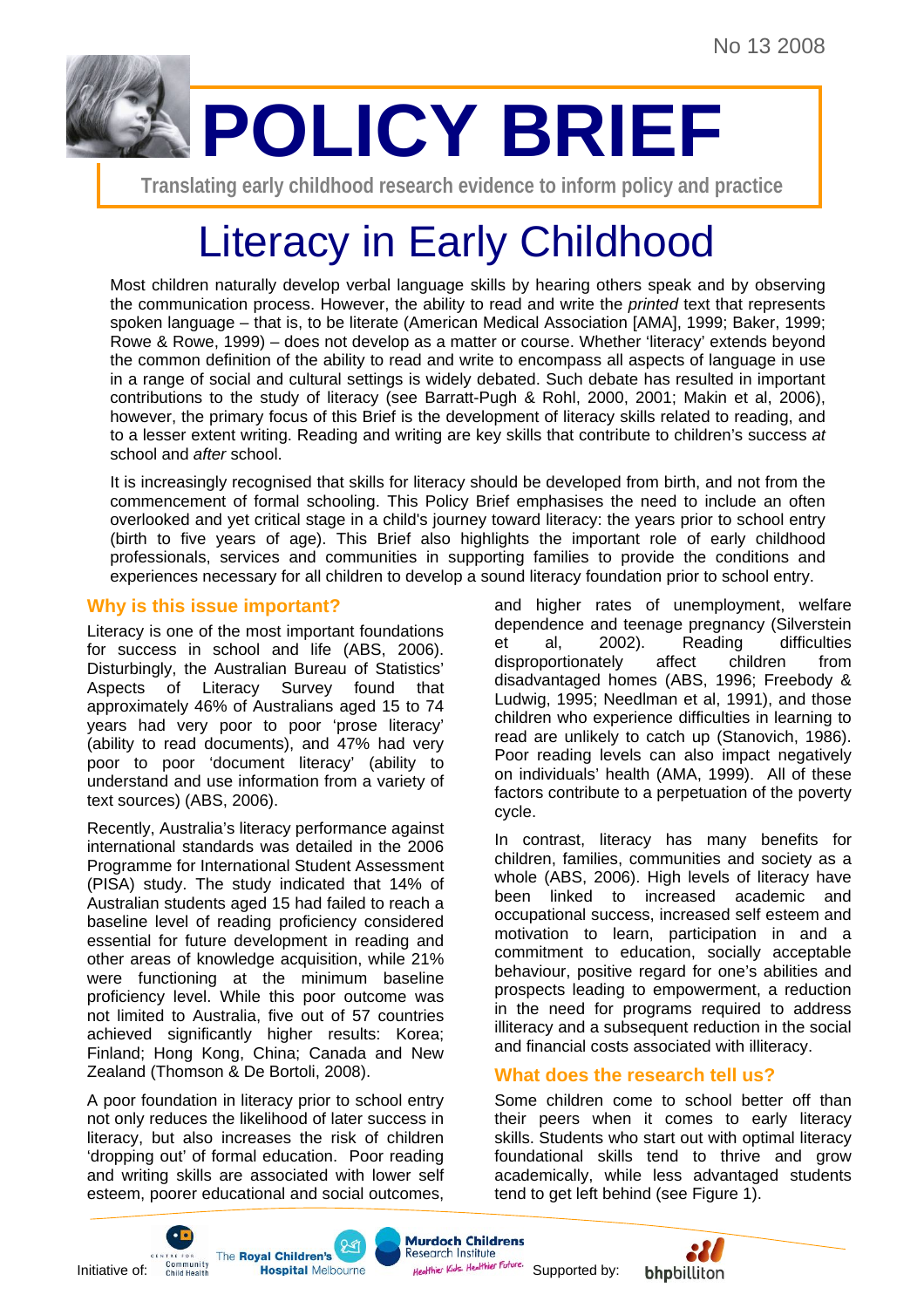Figure 1: Cumulative effects of reading



*Source:* Stanovich, 1986

A number of factors that facilitate a successful transition from pre-literacy to literacy have been identified and formalised into a framework known as *emergent literacy* (Whitehurst & Lonigan, 2001):

- 1. Language ability (speaking, listening and understanding), including vocabulary development and comprehension of the narratives, stories and conversations one is exposed to
- 2. Letter identification/knowledge (knowing the names and corresponding sounds of letters)
- 3. Phonological awareness/sensitivity (being able to identify and manipulate sounds in spoken language)
- 4. Conventions of print, or understanding the basic concepts of reading and writing text (for example, the left-to-right, top-to-bottom direction of print on a page and the progression of print from front to back across pages)
- 5. Literacy-promoting environments (keeping books in the home, conducting home literacy activities such as shared book reading)

Families and educators that draw their children's attention to print in the everyday world and to the uses of reading and writing in everyday life contribute to a literacy-promoting environment.

Research supports encouraging emergent literacy skills rather than treating poor literacy later. Many children who struggle with literacy in school have shown signs of poor emergent literacy skills prior to school entry, lending support to the idea of a 'critical period' for developing emergent literacy skills (Baydar et al, 1993; DEST, 2005).

Literacy has historically been conceptualised as a skill taught to children primarily by school teachers when children reach school age. This conception carries with it four associated assumptions for literacy acquisition; that literacy development starts at school, the 'context' is the classroom, the 'messenger' is the teacher and the 'resources' consist of those available to the teacher in an academic context. The assumption implicit here is that children's years prior to school entry have no or little impact on literacy development and that all children commence school with equal opportunity to develop literacy skills.

In light of research highlighting the importance of developing literacy skills in children from birth to five years and the link between language development and literacy skills, this historical view of literacy acquisition has been reframed.

## *Messengers*

Families, caregivers, early years teachers *and*  school teachers play a critical role in the development of children's early literacy skills, as well as influencing children's life-long attitudes towards reading (Evan et al, 2000; Rickleman & Henk, 1991).

The extent to which families can support early literacy depends on their level of engagement with the child, their own level of education and literacy practices and their socio-economic status (Arnold & Doctoroff, 2003; DeBaryshe, 1992; Flouri & Buchanan, 2003, 2004). Research shows that children whose families are actively involved in literacy activities have larger vocabularies (Hart & Risley 1995), faster vocabulary growth over time (Huttenlocher et al, 1991) and better cognitive abilities overall than their counterparts (Siraj-Blatchford et al, 2002).

## *Context*

While schools are specifically designed to facilitate the formal learning of reading and writing, studies have shown that the quality of the home and the quality of early years services' environments are the most important factors in literacy development (Hood et al, 2008; Melhuish et al, 2008; Weigel et al, 2006). Research shows significant correlations between preschool-aged children's language abilities and their literacy environment, including access to materials such as books, alphabet materials, crayons and paper; introduction to the local library; exposure to family, caregiver or teacher literacy-related activities such as reading newspapers and street signs; and access to environments that are language rich involving interesting conversations, stories and explanations (DEST, 2005).

Studies exploring literacy in disadvantaged families found that such homes were limited in the provision of literacy-promoting environments;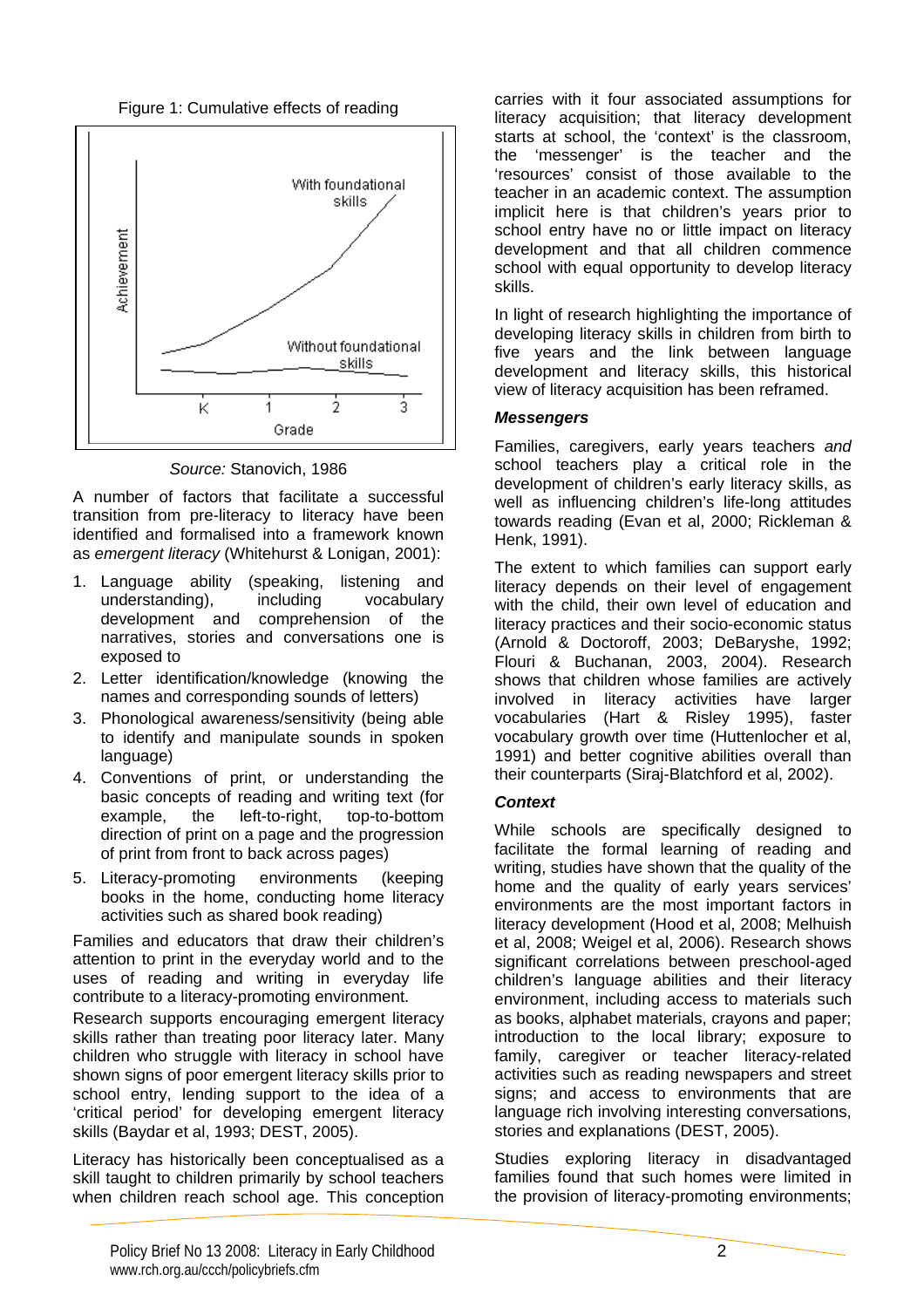meaning that fewer books were found in the home, significantly less time was spent 'reading aloud' and providing the child with general language exposure and there were fewer library memberships and visits to the library (Anderson & Stokes, 1984; Teale, 1986). However, more recent studies have found that children from lowincome families that provide or participate in higher levels of literacy activity (e.g. reading, visits to the library) can and do develop some emergent literacy skills (Evan et al, 2000; Purcell-Gates, 1996; Senechal et al, 1996).

This suggests that a literacy-rich home environment can override some of the educational disadvantages that lower-income families often face. *Let's Read*, an initiative of the Centre for Community Child Health, is one example of a program designed to promote literacy to all children, regardless of their socioeconomic status. This program is being developed and implemented across Australia in partnership with The Smith Family.

#### *Resources*

Literacy activities found to be effective in improving and developing literacy skills include regular shared reading, selection of appropriate books, use of appropriate reading styles, the reciting of nursery rhymes and singing of songs, and the use of a variety of interactive literacy games.

*"…a literacy-rich home environment can override some of the educational disadvantages that lower-income families often face."* 

*Shared reading.* Regular shared reading from a young age has consistently been shown to correlate positively with language development (Senechal & Cornell, 1993). A study of children 18 months and older found significantly higher *receptive* and *expressive* vocabulary in children who were read to more often (High et al, 2000). Shared reading has also been found to have a significant impact on vocabulary development, listening comprehension and understanding of print concepts (High et al, 2000; Senechal & Cornell, 1993).

**Book selection**. There is growing research to demonstrate that the types of books selected to read with children impact on their emergent literacy (Stahl, 2003). *Predictable* or *patterned book*s and *alphabet books* are the types of books most likely to engage young children in the activity of shared reading. They also assist in the development of word identification and help children develop an awareness of how letters map onto sounds (Jackson et al, 1988; Lonigan et al, 2000; Stahl, 2003).

*Reading style*. The style in which books are read is found to enhance the established language benefits of shared reading. In particular, reading techniques that encourage a dialogue with the child such as *interactive questioning* and *shared story telling* promote a number of important emergent literacy skills (Hargrave & Senechal, 2000; Huebner, 2000). The simple action of *finger pointing* at words or phrases during storybook reading is found to assist children to acquire important skills such as the ability to track print, and develop alphabet knowledge, phonemic awareness and word recognition skills (Morris, 1993; Stahl, 2003).

*"Shared reading has also been found to have a significant impact on vocabulary development, listening comprehension and understanding of print concepts."* 

Studies have found that preschool-aged children with poor expressive vocabulary skills have improved their expressive skills, as well as their receptive skills and linguistic complexity, when they participate in reading groups using dialogic reading (Hargrave & Senechal, 2000; Valdez-Menchaca & Whitehurst, 1992).

*Exposure to print.* While deliberate exposure to print in the home or in an early years service is important, there are also other more incidental exposures to print that can be effectively utilised to assist children's early literacy development. Examples include: reading and interacting with environmental print such as road signs, logos/slogans, billboards and television advertisements; reading newspapers, manuals, maps, telephone directories, shop signs, labels and packaging; spelling and defining words; colouring and tracing letters; and making use of the computer for spelling and writing activities (Garton & Pratt, 1998; Ortiz et al, 1999).

*Language games and songs.* The use of interactive language games and song singing as part of a daily routine also provides opportunities for children to enhance their repertoire of developing literacy skills. Games such as 'I spy', card games and the reciting of nursery rhymes provide opportunities to develop listening and speaking skills which in turn are key to the development of vocabulary, letter identification and knowledge, and phonological awareness (Huebner, 2000; Whitehurst & Lonigan, 1998).

The singing of 'learning' songs, such as alphabet songs, provides children with examples of rhyme, rhythm and repetition and may act as an effective memory aid (Butzlaff, 2000; Forgeard et al, 2008).